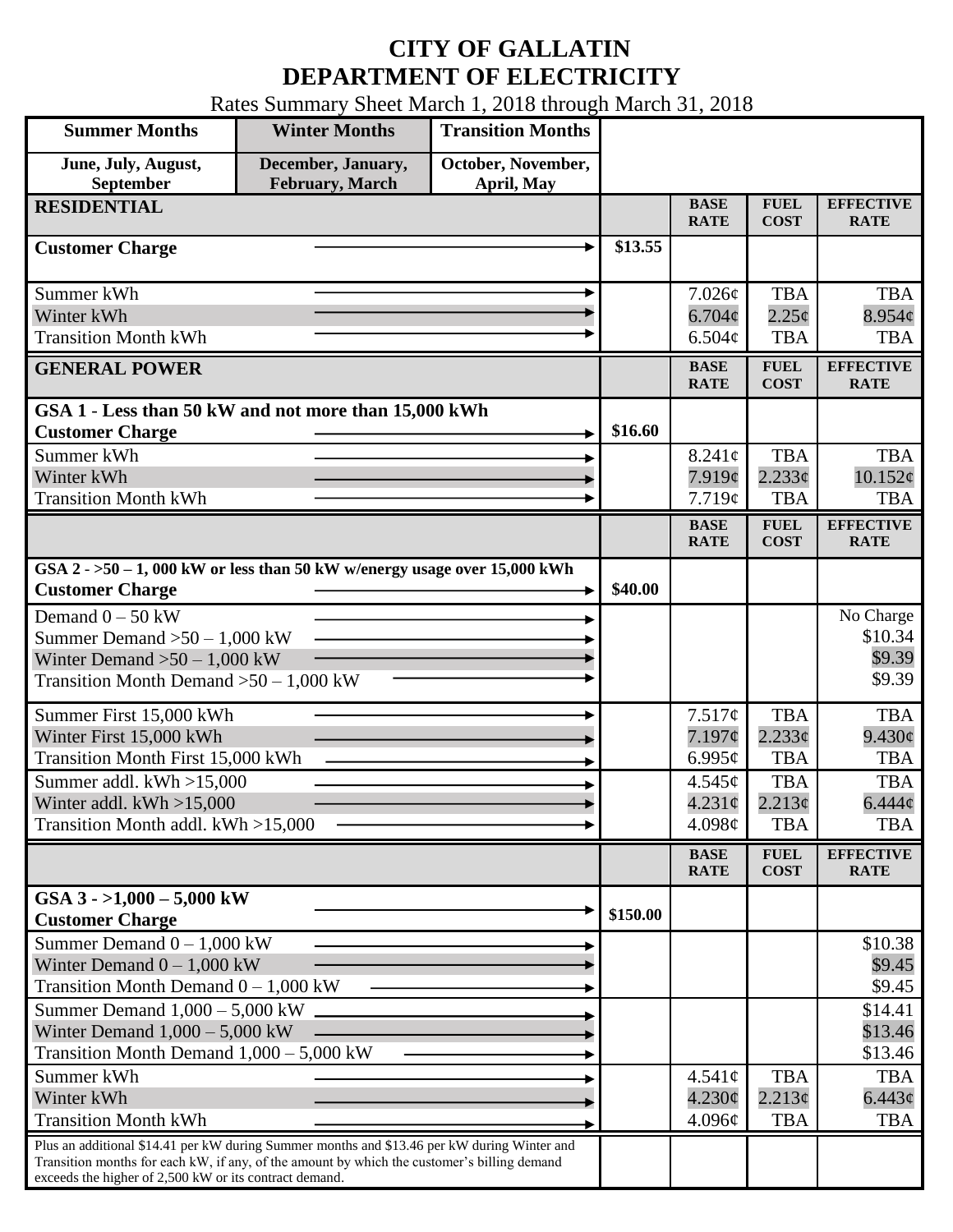| <b>Summer Months</b>                                     | <b>Winter Months</b>                             | <b>Transition Months</b>         |         |                            |                            |                                 |
|----------------------------------------------------------|--------------------------------------------------|----------------------------------|---------|----------------------------|----------------------------|---------------------------------|
| June, July, August,<br>September                         | December, January,<br>February, March            | October, November,<br>April, May |         |                            |                            |                                 |
| <b>GENERAL POWER CONTINUE</b>                            |                                                  |                                  |         | <b>BASE</b><br><b>RATE</b> | <b>FUEL</b><br><b>COST</b> | <b>EFFECTIVE</b><br><b>RATE</b> |
| GSB Demands from $5,001 - 15,000$ kW                     |                                                  |                                  |         |                            |                            |                                 |
| <b>Customer Charge</b>                                   |                                                  |                                  | \$1,500 |                            |                            |                                 |
| Onpeak Summer Demand 5,000 - 15,000 kW                   |                                                  |                                  |         |                            |                            | \$10.61                         |
| Onpeak Winter Demand 5,000 - 15,000 kW                   |                                                  |                                  |         |                            |                            | \$9.67                          |
|                                                          | Onpeak Transition Month Demand 5,000 - 15,000 kW |                                  |         |                            |                            | \$9.67                          |
| <b>Offpeak Excess of Contract Demand</b>                 |                                                  |                                  |         |                            |                            |                                 |
| Summer                                                   |                                                  |                                  |         |                            |                            | \$10.61                         |
| Winter                                                   |                                                  |                                  |         |                            |                            | \$9.67                          |
| Transition                                               |                                                  |                                  |         |                            |                            | \$9.67                          |
| Max Demand                                               |                                                  |                                  |         |                            |                            | \$5.09                          |
| <b>Onpeak Summer kWh</b>                                 |                                                  |                                  |         | 7.501¢                     | <b>TBA</b>                 | <b>TBA</b>                      |
| <b>Onpeak Winter kWh</b>                                 |                                                  |                                  |         | 6.390¢                     | 1.849¢                     | $8.239$ ¢                       |
| <b>Onpeak Transition Month kWh</b>                       |                                                  |                                  |         | 5.036¢                     | <b>TBA</b>                 | <b>TBA</b>                      |
| Offpeak Summer kWh First 200 HUD ·                       |                                                  |                                  |         | 5.066¢                     | <b>TBA</b>                 | <b>TBA</b>                      |
| Offpeak Summer kWh Next 200 HUD                          |                                                  |                                  |         | 0.542¢                     | <b>TBA</b>                 | <b>TBA</b>                      |
| <b>Additional HUD</b>                                    |                                                  |                                  |         | 0.208¢                     | <b>TBA</b>                 | <b>TBA</b>                      |
| Offpeak Winter kWh First 200 HUD                         |                                                  |                                  |         | 5.282¢                     | 1.849 <sub>¢</sub>         | 7.131¢                          |
| Offpeak Winter kWh Next 200 HUD                          |                                                  |                                  |         | $0.542\mathcal{C}$         | 1.849 <sub>¢</sub>         | 2.391 <sub>c</sub>              |
| <b>Additional HUD</b>                                    |                                                  |                                  |         | $0.208\phi$                | 1.849 <sub>¢</sub>         | $2.057\phi$                     |
| Offpeak Transition kWh First 200 HUD                     |                                                  |                                  |         | 5.036¢                     | <b>TBA</b>                 | <b>TBA</b>                      |
| Offpeak Transition kWh Next 200 HUD                      |                                                  |                                  |         | 0.542¢                     | <b>TBA</b>                 | <b>TBA</b><br><b>TBA</b>        |
| <b>Additional HUD</b>                                    |                                                  |                                  |         | 0.208c<br><b>BASE</b>      | <b>TBA</b><br><b>FUEL</b>  | <b>EFFECTIVE</b>                |
|                                                          |                                                  |                                  |         | <b>RATE</b>                | <b>COST</b>                | <b>RATE</b>                     |
| MSB Demands greater than 5,000 kW                        |                                                  |                                  |         |                            |                            |                                 |
| <b>Customer Charge</b>                                   |                                                  |                                  | \$1,500 |                            |                            |                                 |
| Onpeak Summer Demand > 5,000                             |                                                  |                                  |         |                            |                            | \$9.97                          |
| Onpeak Winter Demand > 5,000                             |                                                  |                                  |         |                            |                            | \$9.04                          |
| Onpeak Transition Month Demand > 5,000 -                 |                                                  |                                  |         |                            |                            | \$9.04                          |
| Max Demand                                               |                                                  |                                  |         |                            |                            | \$2.18                          |
| <b>Offpeak Excess of Contract Demand</b>                 |                                                  |                                  |         |                            |                            |                                 |
| Summer                                                   |                                                  |                                  |         |                            |                            | \$9.97                          |
| Winter                                                   |                                                  |                                  |         |                            |                            | \$9.04                          |
| Transition                                               |                                                  |                                  |         |                            |                            | \$9.04                          |
| <b>Onpeak Summer kWh</b>                                 |                                                  |                                  |         | 5.618 $\phi$               | <b>TBA</b>                 | <b>TBA</b>                      |
| <b>Onpeak Winter kWh</b>                                 |                                                  |                                  |         | $4.508\phi$                | 1.849¢                     | 6.357 $\phi$                    |
| <b>Onpeak Transition Month kWh</b>                       |                                                  |                                  |         | 3.487¢                     | <b>TBA</b>                 | <b>TBA</b>                      |
| Offpeak Summer kWh First 200 HUD                         |                                                  |                                  |         | 3.184¢                     | <b>TBA</b>                 | <b>TBA</b>                      |
| Offpeak Summer kWh Next 200 HUD<br><b>Additional HUD</b> |                                                  |                                  |         | $0.292\mathcal{C}$         | <b>TBA</b><br><b>TBA</b>   | <b>TBA</b><br><b>TBA</b>        |
| Offpeak Winter kWh First 200 HUD                         |                                                  |                                  |         | $0.044\phi$<br>3.403¢      | 1.849 <sub>¢</sub>         | $5.252\sigma$                   |
| Offpeak Winter kWh Next 200 HUD                          |                                                  |                                  |         | $0.292\ell$                | 1.849¢                     | $2.141\phi$                     |
| <b>Additional HUD</b>                                    |                                                  |                                  |         | $0.044\phi$                | 1.849¢                     | 1.893¢                          |
| Offpeak Transition kWh First 200 HUD                     |                                                  |                                  |         | 3.487¢                     | <b>TBA</b>                 | <b>TBA</b>                      |
| Offpeak Transition kWh Next 200 HUD                      |                                                  |                                  |         | $0.292\ell$                | <b>TBA</b>                 | <b>TBA</b>                      |
| <b>Additional HUD</b>                                    |                                                  |                                  |         | $0.044\phi$                | <b>TBA</b>                 | <b>TBA</b>                      |

## **Page 2 - Rates Summary Sheet March 1, 2018 through March 31, 2018**